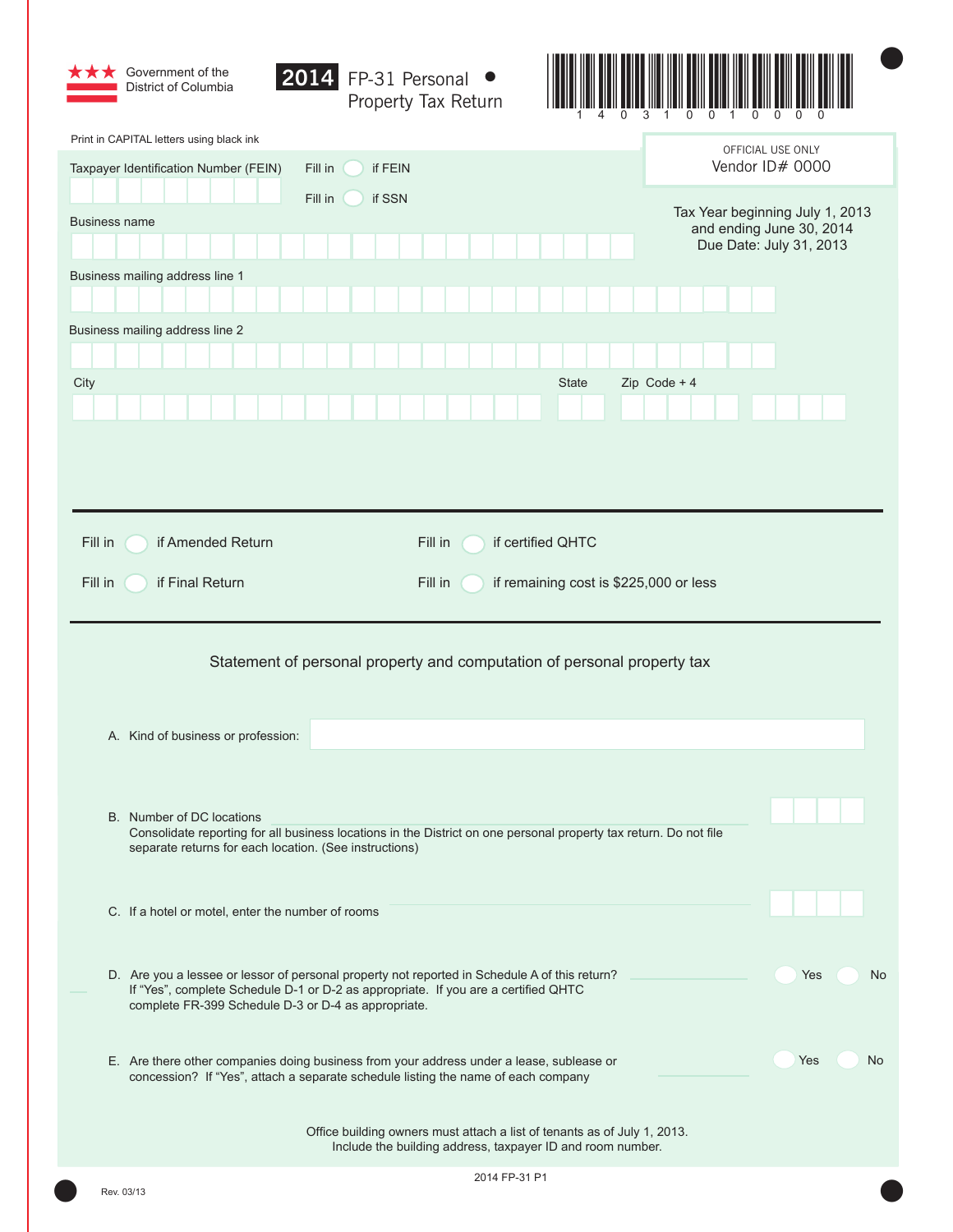| FEIN (or SSN):                 |                                                                                                                                                                                                            |                                                                                                   |
|--------------------------------|------------------------------------------------------------------------------------------------------------------------------------------------------------------------------------------------------------|---------------------------------------------------------------------------------------------------|
|                                | Column A - Original Cost                                                                                                                                                                                   | Column B - Remaining Cost (Current Value)                                                         |
| Schedule A)                    | Dollars (Round cents to the nearest dollar)<br>1. Books, DVDs and other<br>reference material (from<br>00                                                                                                  | Dollars (Round cents to the nearest dollar)<br>00                                                 |
| Schedule A)                    | 2. Furniture, fixtures, machinery<br>and equipment (from<br>00                                                                                                                                             | 00                                                                                                |
|                                | 3. Unregistered motor vehicles,<br>unregistered trailers and other<br>tangible personal property<br>00<br>(from Schedule A)                                                                                | 00                                                                                                |
|                                | 00<br>4. Supplies (from Schedule B)                                                                                                                                                                        | 00                                                                                                |
|                                | 5. Total original cost of tangible<br>personal property (Add Lines<br>00<br>1 through 4, Column A)                                                                                                         |                                                                                                   |
|                                | 6. Remaining cost (Current Value) of personal property<br>(Add Lines 1 through 4, Column B)                                                                                                                | 00                                                                                                |
|                                | 7. Deduct: Exclusion                                                                                                                                                                                       | $\overline{c}$<br>5<br>$\overline{2}$<br>$\overline{O}$<br>$\overline{O}$<br>$\overline{0}$<br>00 |
|                                | 8. Taxable remaining cost (current value) of personal property (Line 6 minus Line 7). If Line<br>7 is equal to or greater than Line 6, make no more entries, sign below and mail)                          | 00                                                                                                |
|                                | TAX RATE (\$3.40 per hundred)                                                                                                                                                                              | X .0340                                                                                           |
|                                | 9. TAX (Line 8 amount multiplied by .0340 tax rate)                                                                                                                                                        | 00                                                                                                |
|                                | 10. Tax paid (if any) with FP-129A, request for extension of time to file                                                                                                                                  | 00                                                                                                |
|                                | 11. Balance due (Line 9 minus Line 10)                                                                                                                                                                     | 00                                                                                                |
|                                | 12. Penalties (See page 3 of instructions)                                                                                                                                                                 | 00                                                                                                |
|                                | 13. Interest (See page 3 of instructions)                                                                                                                                                                  | 00                                                                                                |
|                                | 14. Total - balance due, penalties and interest (Add Lines 11, 12 and 13)                                                                                                                                  | 00                                                                                                |
|                                | 15. Amount paid with this return                                                                                                                                                                           | 00                                                                                                |
|                                | 16. Unpaid balance (If any)                                                                                                                                                                                | 00                                                                                                |
|                                | 17. Overpayment (If any)<br>Will this refund go to an account outside of the U.S.? Thes<br>No See instructions.                                                                                            | 00                                                                                                |
| <b>PLEASE</b><br><b>SIGN</b>   | Under penalties of law, I declare that I have examined this return and, to the best of my knowledge, it is correct. Declaration of paid<br>preparer is based on the information available to the preparer. | Telephone Number of Person to Contact                                                             |
| <b>HERE</b>                    | Officer's or owner's signature<br>Date<br>Title                                                                                                                                                            |                                                                                                   |
| <b>PAID</b>                    | Preparer's signature (If other than taxpayer)<br>Date                                                                                                                                                      | Preparer's FEIN, SSN or PTIN                                                                      |
| <b>PREPARER</b><br><b>ONLY</b> | Firm name                                                                                                                                                                                                  | Preparer's Telephone Number                                                                       |
|                                | Firm address                                                                                                                                                                                               |                                                                                                   |

Make check or money order payable to the DC Treasurer. Include your FEIN/SSN, "FP-31" and tax year 2014 on your payment. See page 1 for complete mailing instructions. Use the return envelope in this booklet.

●